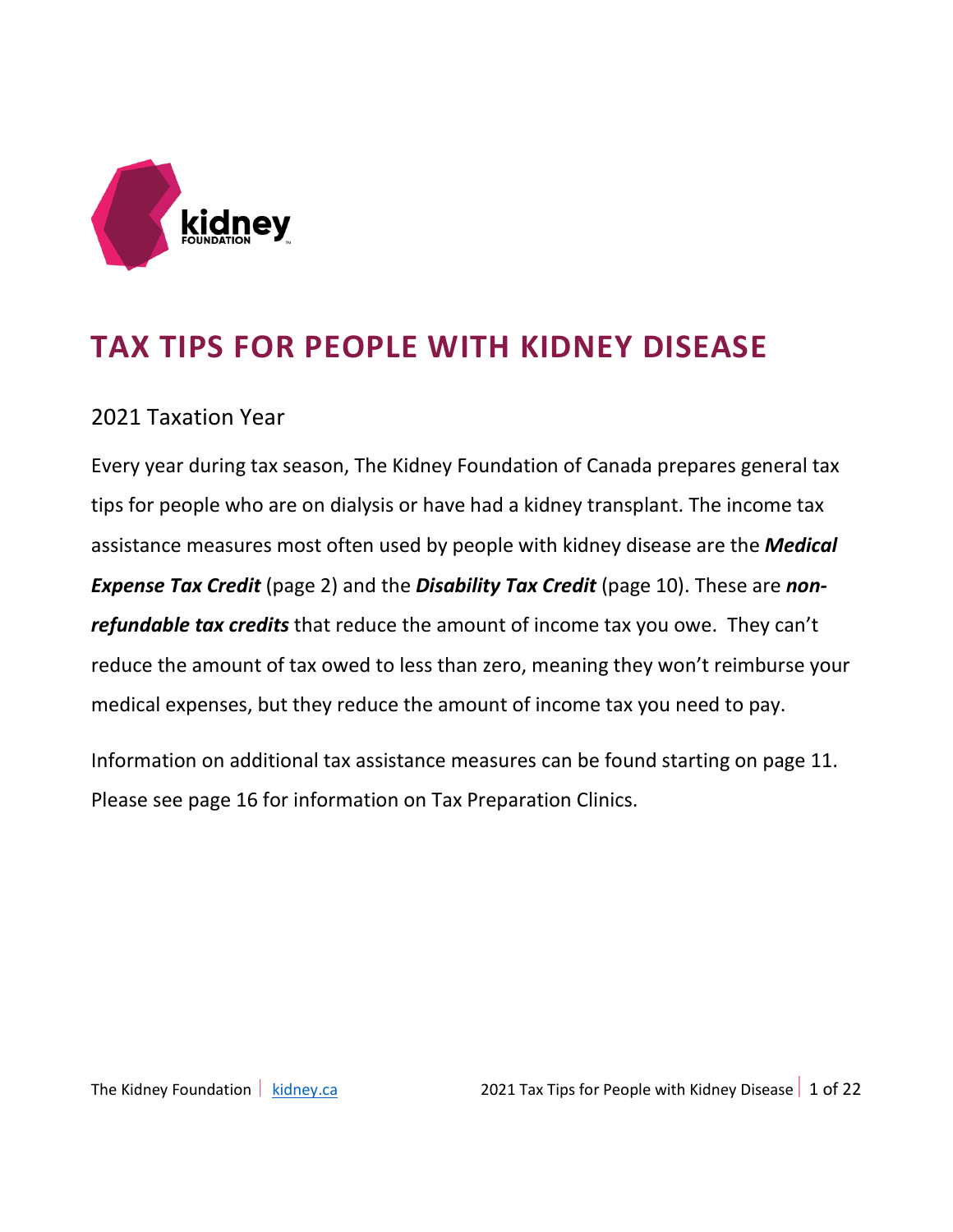**Note:** The information provided below is general in nature and does not necessarily cover all circumstances. While we make every effort to be accurate, we recommend that you seek professional tax advice for your individual questions. The Canada Revenue Agency (CRA) provides detailed instructions for claiming the various tax credits and deductions that are available. You can find these instructions on the [CRA](https://www.canada.ca/en/revenue-agency.html)  [Website](https://www.canada.ca/en/revenue-agency.html) or by phone 1.800.959.8281.

Sample letters start on page 18.

# **MEDICAL EXPENSE TAX CREDIT**

The *Medical Expense Tax Credit* is a non-refundable tax credit that you can claim for a wide range of medical and related expenses.

You can claim eligible medical expenses that you or your spouse or common-law partner paid for:

- Yourself
- Your spouse or common-law partner
- Your or your spouse's or common-law partner's children who were under 18 years of age at the end of the tax year.

You can claim eligible medical expenses that you, or your spouse or common-law partner paid for in any **12-month period ending in 2021** and did not claim in 2020.

Your total expenses must be more than **3% of your net income** (line 23600) or **\$2,421**, whichever is less.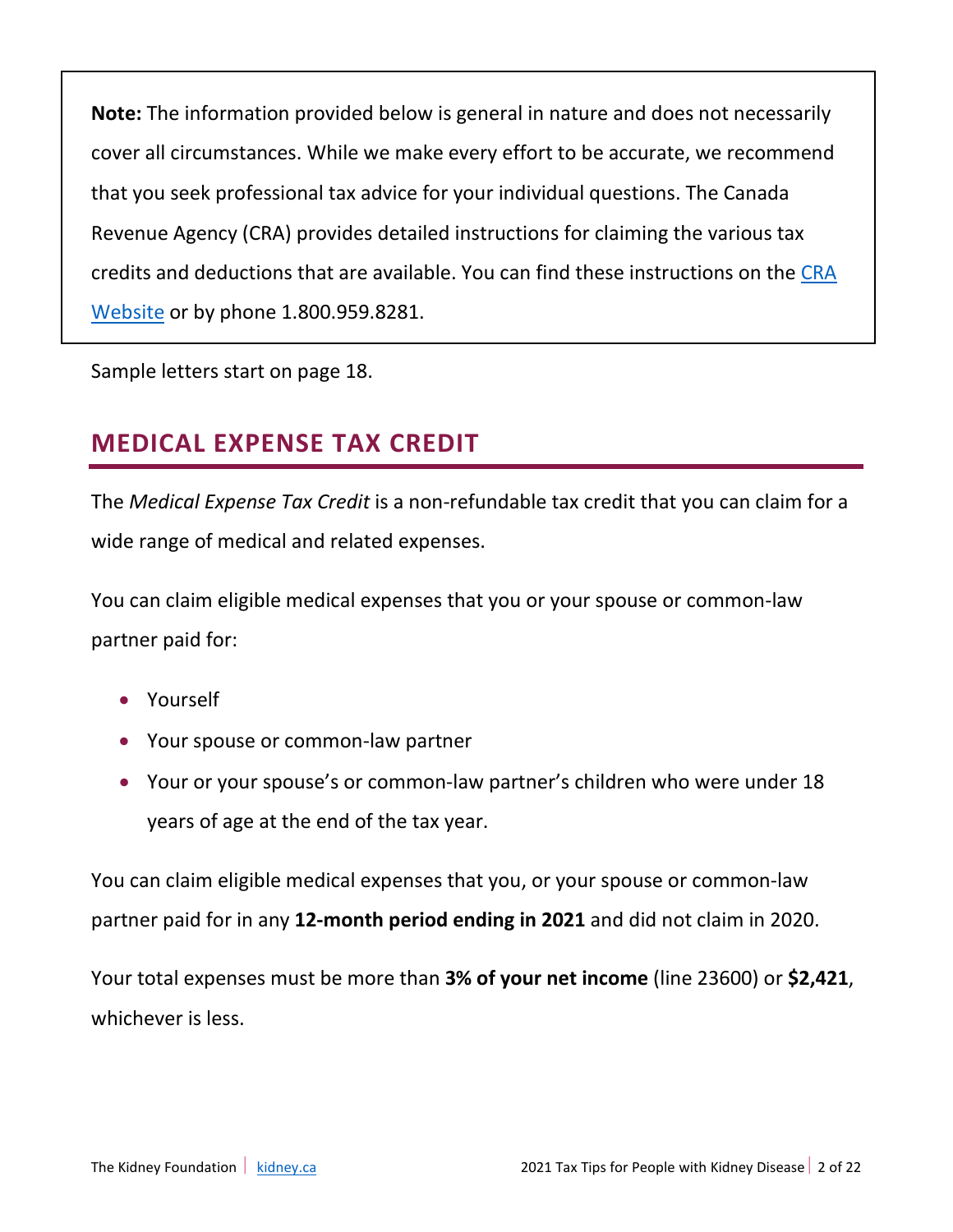Common expenses for people with kidney disease that can be claimed are listed here:

## **TRAVEL EXPENSES**

To claim transportation and travel expenses, all of the following conditions must be met:

- Substantially equivalent medical services were not available near your home.
- You took a reasonably direct travelling route.
- It is reasonable, under the circumstances, for you to have travelled to that place for those medical services.

If a medical practitioner certifies in writing that you were not able to travel alone to get medical services, you can also claim the transportation and travel expenses of an attendant.

## **TRANSPORTATION: AT LEAST 40 KILOMETRES**

If you had to travel at least 40 kilometres (one way) from your home to get medical services, you may be able to claim the public transportation expenses you paid (for example, taxis, bus, or train) as medical expenses. Where public transportation is not readily available, you may be able to claim vehicle expenses.

If you traveled less than 40 kilometres from your home to get medical services, you cannot claim travel expenses as medical expenses. You also cannot claim travel expenses if you travel only to pick up a device or medication.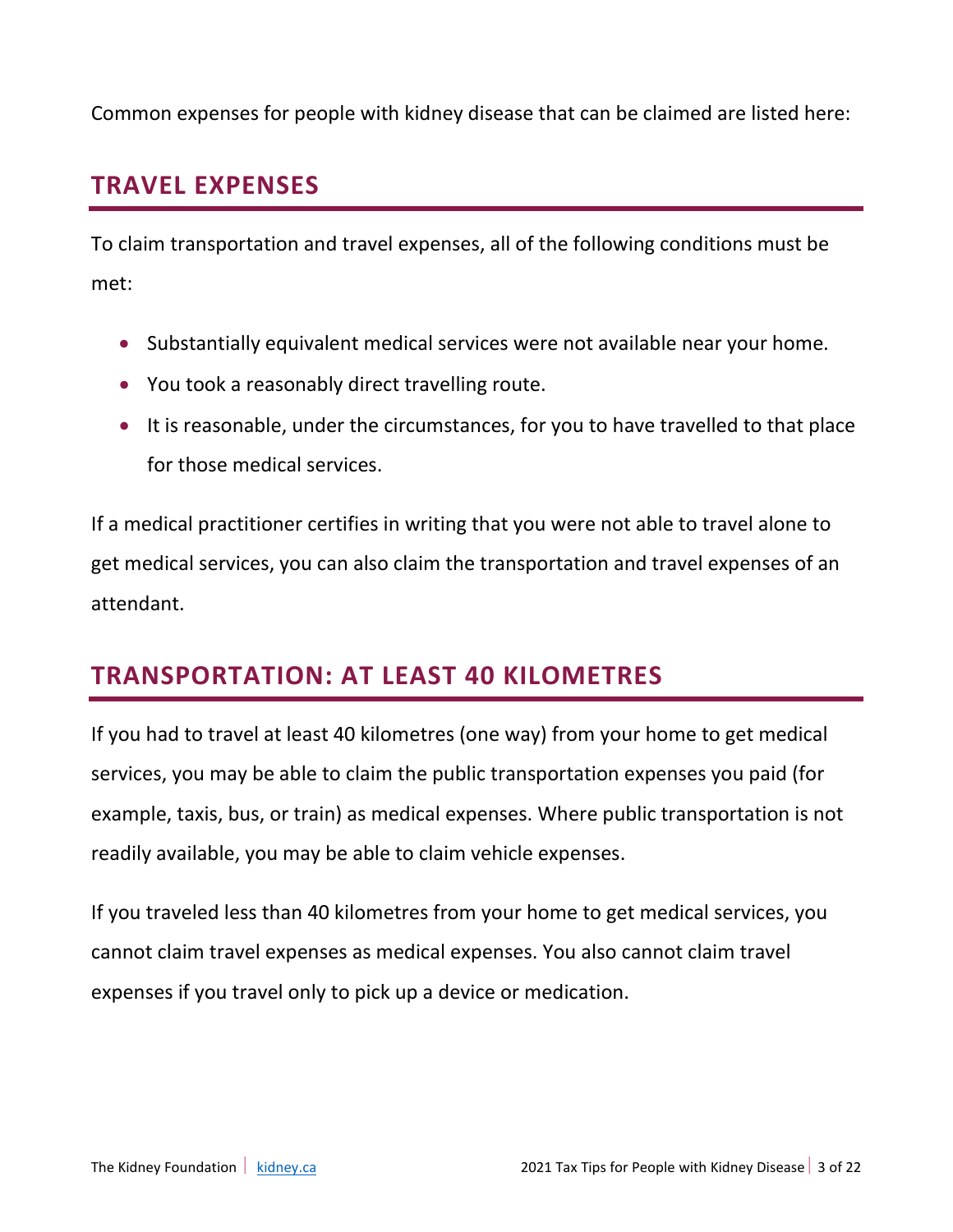## **TRANSPORTATION: AT LEAST 80 KILOMETRES**

If you had to travel at least 80 kilometres (one way) from your home to get medical services, you may be able to claim accommodation, meal, and parking expenses in addition to your transportation expenses as medical expenses. This may include travelling outside Canada.

# **ACCOMMODATION EXPENSES**

You may be able to claim accommodation, meal, and parking expenses in addition to your transportation expenses as medical expenses.

You must keep receipts for all accommodation expenses, and you must be able to show that the amount paid for accommodation is necessary because of the distance travelled and your medical condition. Claim the amount for accommodation as shown on your receipts.

### **MEAL EXPENSES**

#### *Detailed method*

If you use the detailed method to calculate meal expenses, you must keep your receipts and claim the actual amount that you spent for your 12-month period.

#### *Simplified method*

If you use the simplified method to calculate meal expenses, you can claim in Canadian or US funds a **flat rate of \$23/meal**, to a **maximum of \$69/day** (sales tax included) per person, without receipts. Although you do not need to keep detailed receipts for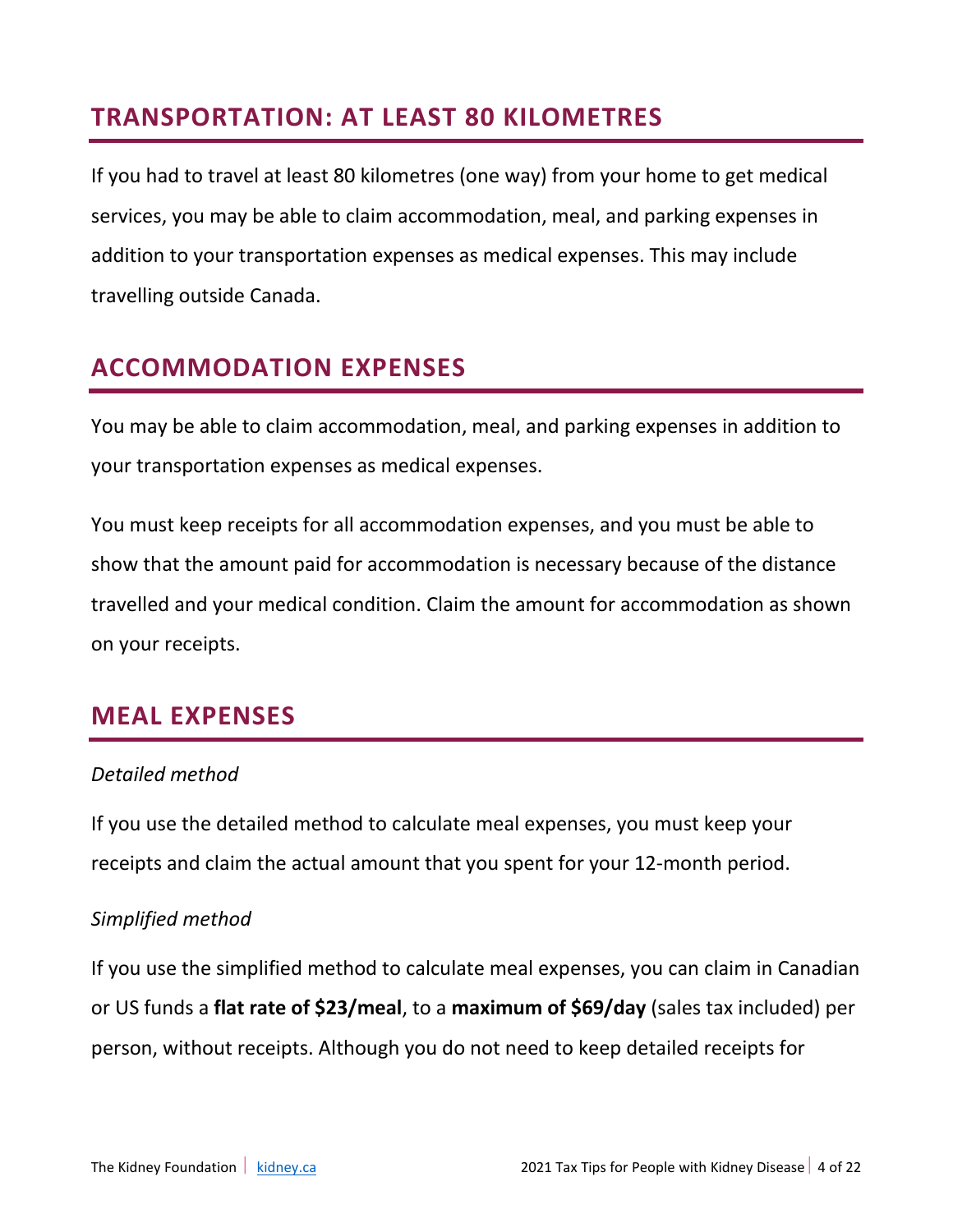actual expenses if you use the simplified method, the CRA may still ask you to provide some documentation to support your claim.

### **VEHICLE EXPENSES**

#### *Detailed method*

If you use the detailed method to calculate vehicle expenses, you must keep all receipts and records for the vehicle expenses you incurred during the 12-month period you choose for medical expenses.

Vehicle expenses include:

- Operating expenses such as fuel, oil, tires, licence fees, insurance, maintenance, and repairs.
- Ownership expenses such as depreciation, provincial tax, and finance charges.

Keep track of the number of kilometres you drove in that time period, as well as the number of kilometres you drove specifically for the or medical expenses. Your claim for vehicle expenses is the percentage of your total vehicle expenses that relate to the kilometres driven for moving or medical expenses. For example, if you drove 10,000 km during the year, and half of that was related to medical expenses, you can claim half of the total vehicle expenses on your return.

#### *Simplified method*

Although you do not need to keep detailed receipts for actual expenses if you choose to use the **simplified method**, you may still be asked you to provide some documentation to support your claim. Keep track of the number of kilometres driven during the tax year for your trips relating to the 12-month period you choose for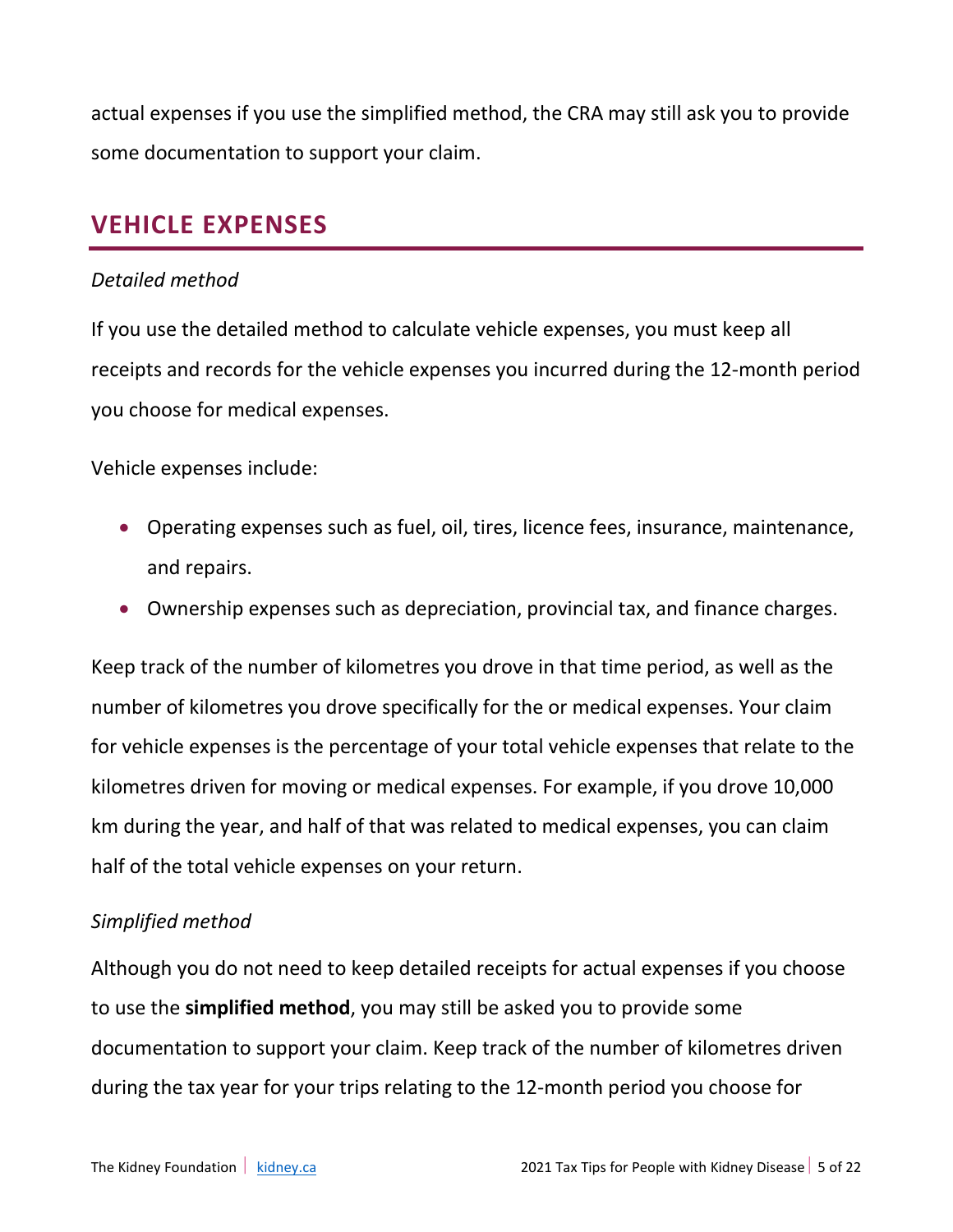medical expenses. To determine the amount you can claim for vehicle expenses, multiply the number of kilometres by the cents/km rate from the chart below for the province or territory in which the travel begins.

| <b>Province or Territory</b> | <b>Cents/Kilometre</b> |
|------------------------------|------------------------|
| Alberta                      | 51.0                   |
| <b>British Columbia</b>      | 56.0                   |
| Manitoba                     | 52.0                   |
| New Brunswick                | 54.5                   |
| Newfoundland and Labrador    | 58.0                   |
| <b>Northwest Territories</b> | 64.5                   |
| Nova Scotia                  | 55.0                   |
| Nunavut                      | 60.5                   |
| Ontario                      | 57.5                   |
| <b>Prince Edward Island</b>  | 53.0                   |
| Quebec                       | 55.0                   |
| Saskatchewan                 | 51.5                   |
| Yukon                        | 63.0                   |

These rates were taken from the Government of Canada's [Meal and Vehicle Rates](https://www.canada.ca/en/revenue-agency/services/tax/individuals/topics/about-your-tax-return/tax-return/completing-a-tax-return/deductions-credits-expenses/line-25500-northern-residents-deductions/meal-vehicle-rates-previous-years/meal-vehicle-rates-used-calculate-travel-expenses-2021.html)  [Used to Calculate Travel Expenses](https://www.canada.ca/en/revenue-agency/services/tax/individuals/topics/about-your-tax-return/tax-return/completing-a-tax-return/deductions-credits-expenses/line-25500-northern-residents-deductions/meal-vehicle-rates-previous-years/meal-vehicle-rates-used-calculate-travel-expenses-2021.html) page.

Although you do not need to keep detailed receipts for actual expenses, the CRA may

still ask you to provide some documentation to support your claim.

# **HOME HEMODIALYSIS OR PERITONEAL DIALYSIS MACHINE ("KIDNEY MACHINE")**

People who have installed a home hemodialysis machine may claim the following costs: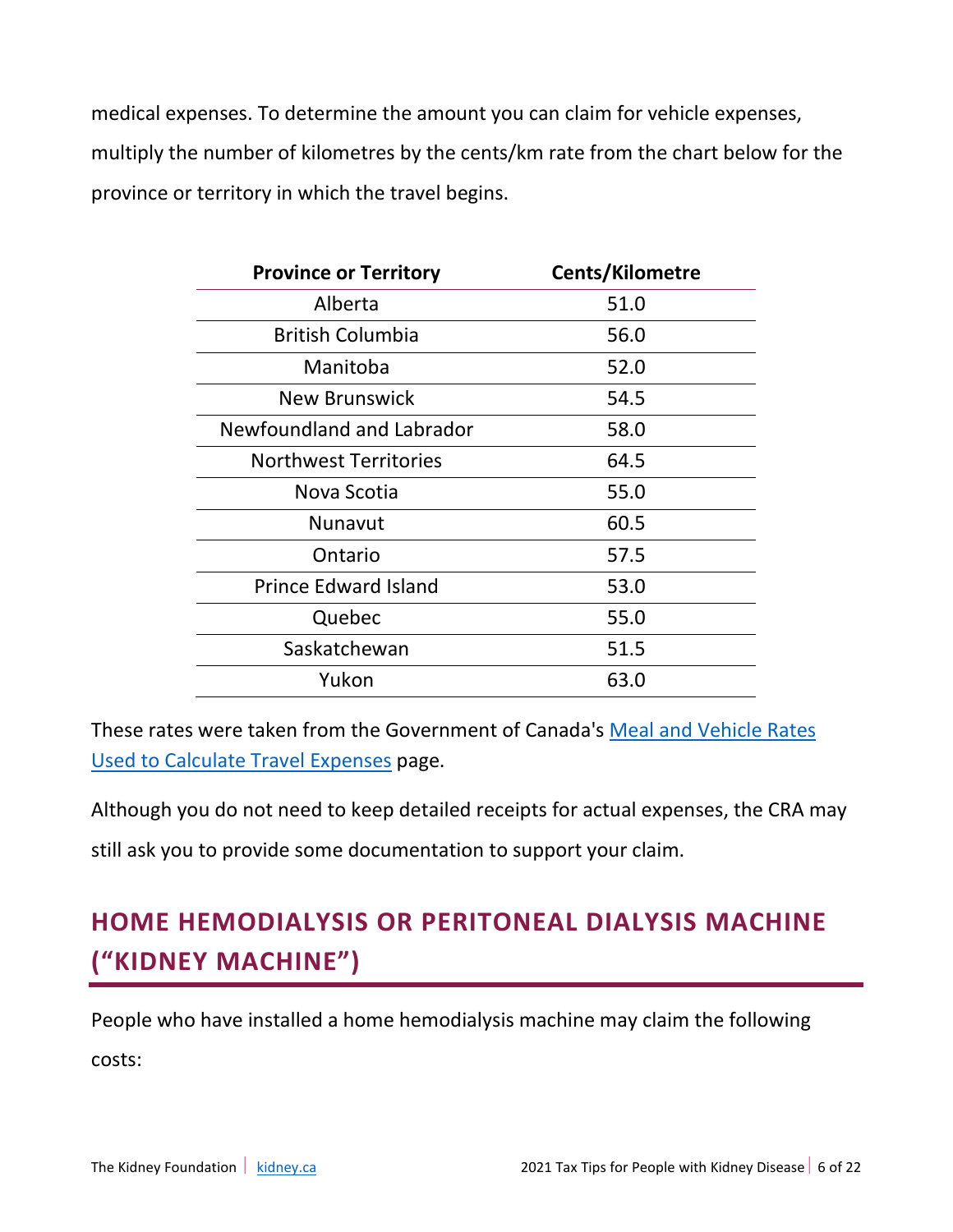- Repairs, maintenance, and supplies
- Additions, renovations, or alterations to a home (the hospital official who installed the machine must certify in writing that they were necessary for installation)
- The part of the operating costs of the home that relate to the machine (excluding mortgage interest and capital cost allowance)
- A telephone extension in the dialysis room and all long-distance calls to a hospital for advice or to obtain repairs
- Necessary and unavoidable costs to transport supplies

To calculate the cost for housing the machine (that is, municipal taxes, insurance, heating, lighting, and maintenance and repairs, but not including capital cost allowance or mortgage interest) or the portion of rent that is attributable to the room where the machine is kept: you should use percent of square footage of your home and pro-rate your expenses. So, if you keep your dialysis machine in a room that is 20% of the square footage of your home, you can claim 20% of the expenses of your taxes, insurance, heating, lighting, rent, etc.

To calculate the utilities (water) you can claim what can reasonably be attributed to the machine. One way to calculate this would be to look at the difference between the bills you received before the machine was installed and those after it was installed. The difference in the cost is what you could claim.

Some provinces have utility reimbursement programs. If you claim utility costs for home hemodialysis as tax credits:

1. Add up your expenses in the same manner you have in the past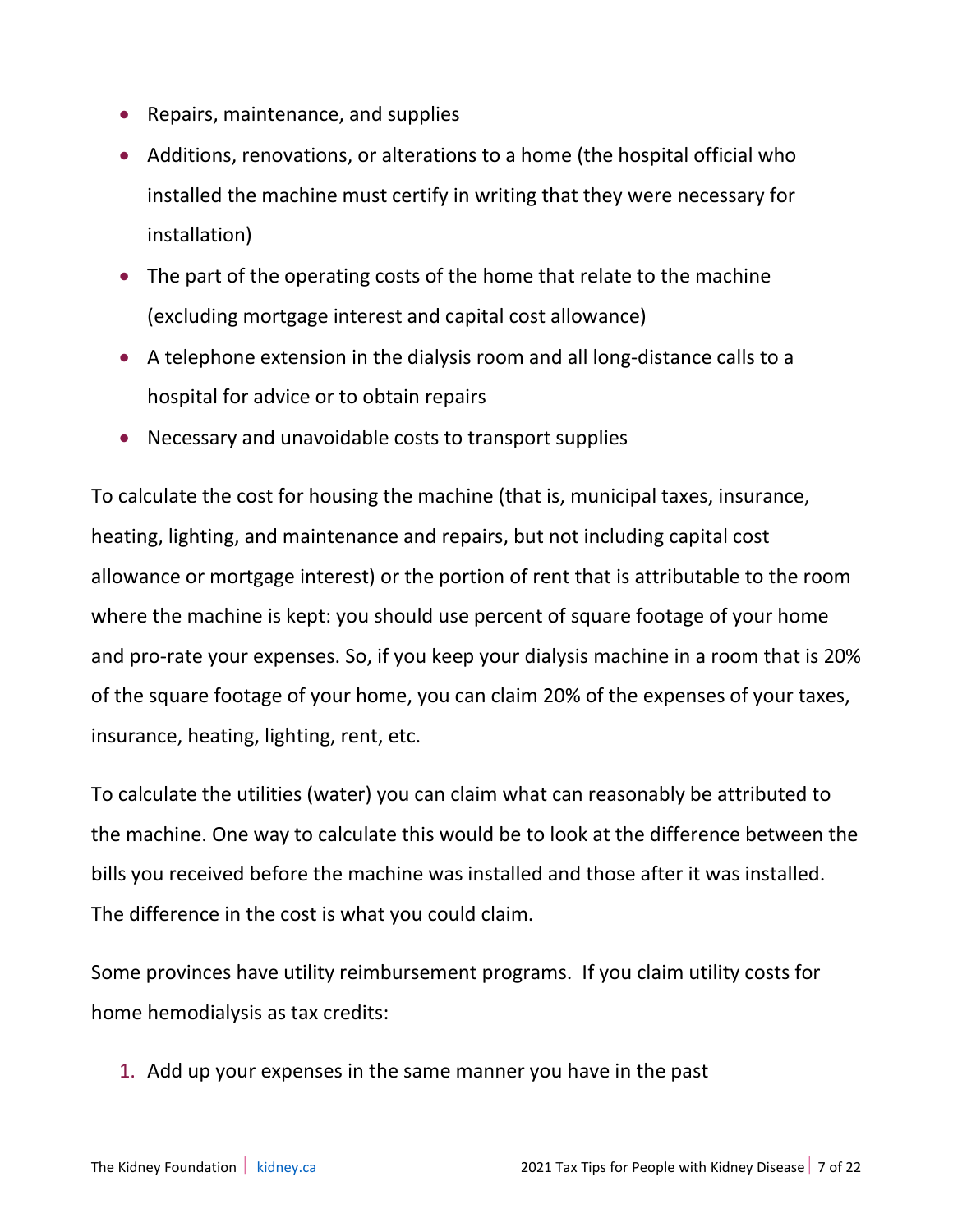2. Deduct your grant total from this amount

The remaining amount is what you would claim as tax credits.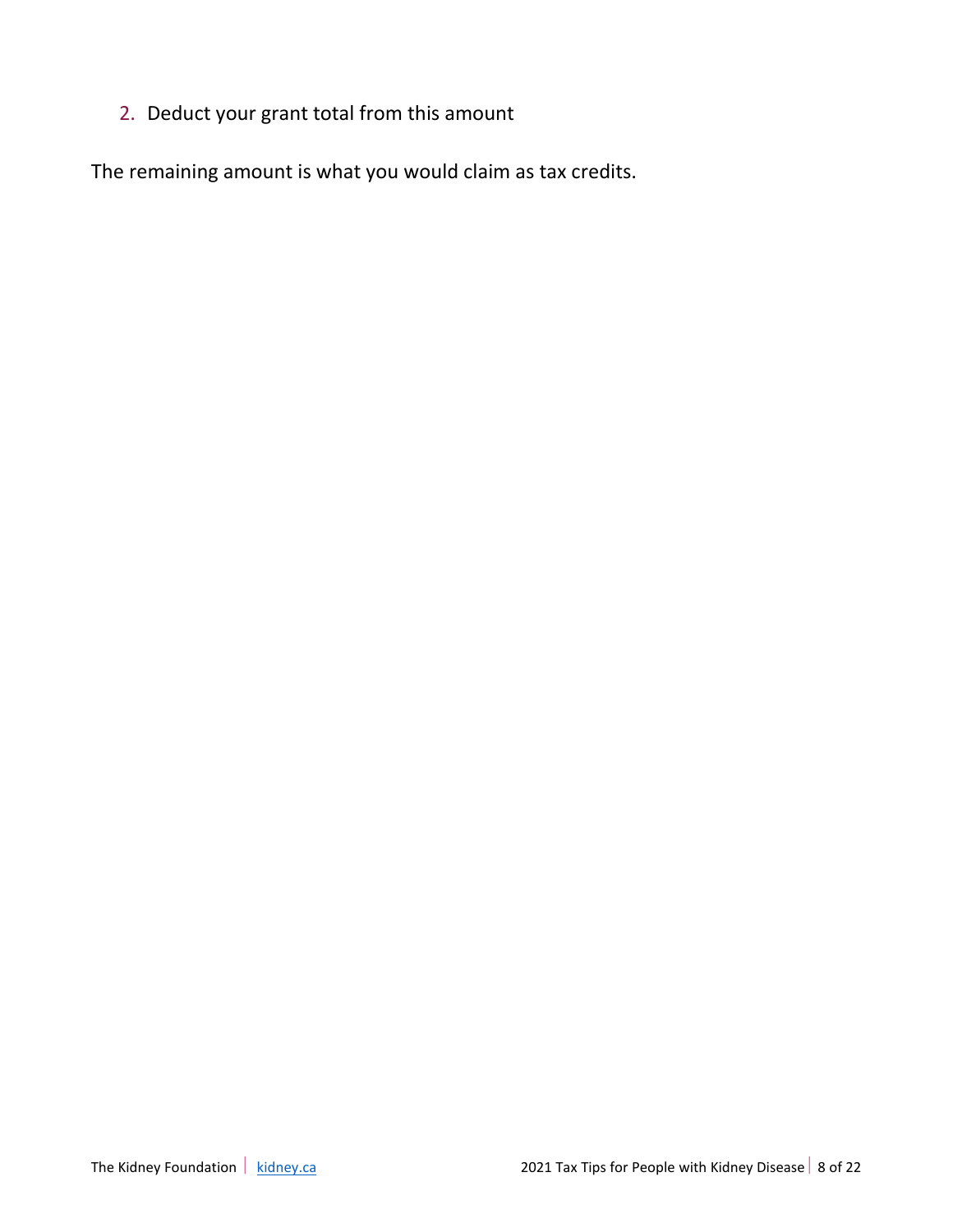### **ORGAN TRANSPLANT**

You may claim reasonable amounts you paid to find a compatible donor, to arrange the transplant including legal fees, insurance premiums, and reasonable travelling costs including board and lodging expenses for the patient, the donor, and their respective attendants. All provinces have programs to reimburse living donors for the costs associated with donation (parking/transit, meals, accommodation, etc.). Any costs for which reimbursement is provided cannot be claimed as medical expenses.

## **PRESCRIPTION DRUGS AND MEDICATIONS**

You can claim the cost of prescription drugs and medications that were prescribed by a medical professional and were recorded by a pharmacist. You **cannot** claim over-thecounter medications, vitamins, or supplements, even if prescribed by a medical professional (except Vitamin B12).

# **DRUGS AND MEDICAL DEVICES BOUGHT UNDER HEALTH CANADA'S SPECIAL ACCESS PROGRAM**

You can claim the amounts paid for drugs and medical devices that have not been approved for use in Canada if they were bought under this program. For more information, visit [Health Canada's Special Access Programs](https://www.canada.ca/en/health-canada/services/drugs-health-products/special-access.html) overview page.

For a complete list of the medical expenses you can claim, visit the Government of Canada's page on [Eligible medical expenses you can claim on your tax return.](https://www.canada.ca/en/revenue-agency/services/tax/individuals/topics/about-your-tax-return/tax-return/completing-a-tax-return/deductions-credits-expenses/lines-33099-33199-eligible-medical-expenses-you-claim-on-your-tax-return.html)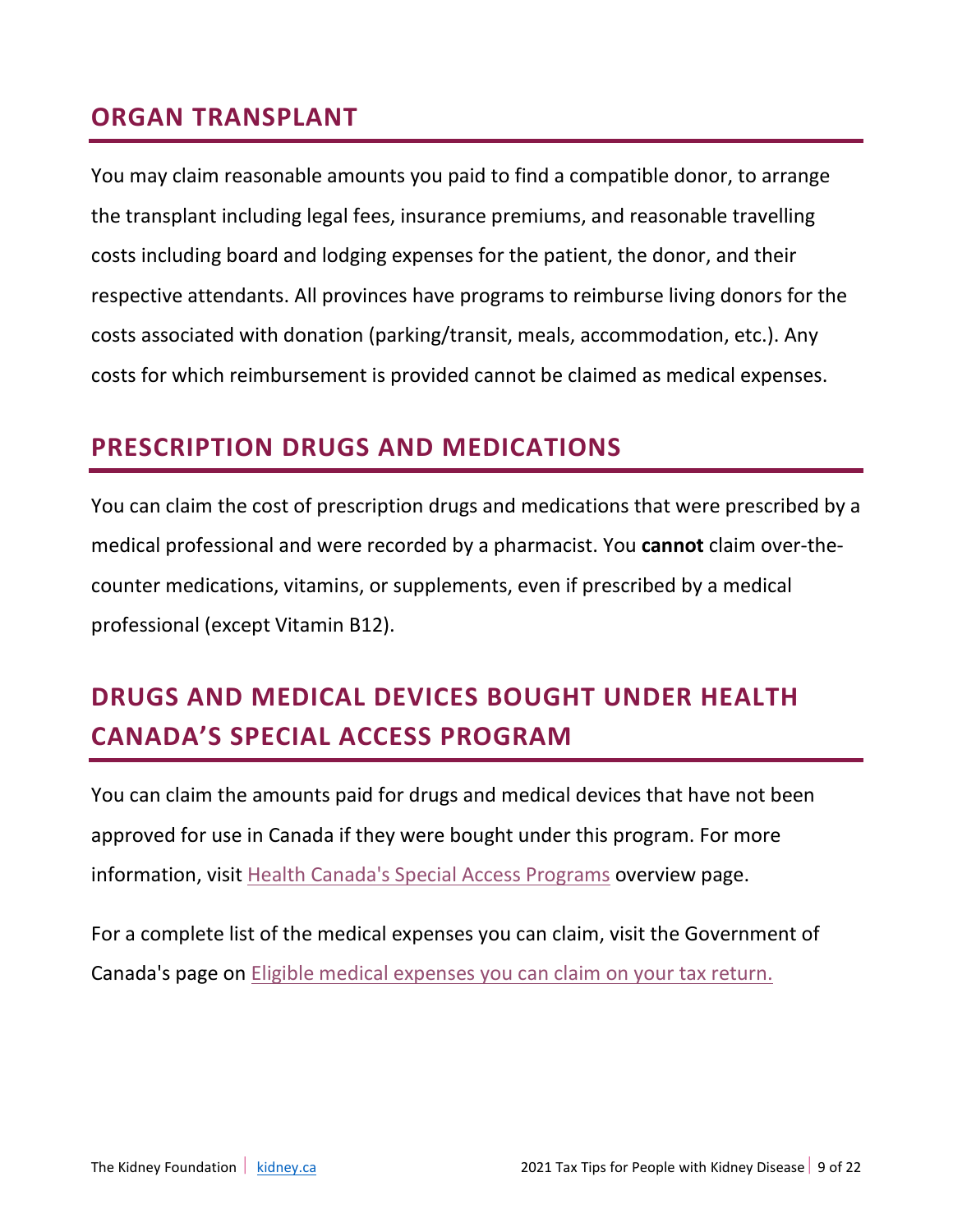## **DISABILITY TAX CREDIT**

The *Disability Tax Credit* is a non-refundable tax credit helps persons with disabilities or their supporting persons reduce the amount of income tax they may have to pay. The credit will reduce your income tax payable if you qualify. If you have no tax payable, you may transfer the credit to a spouse or other supporting person. Dialysis is a life-sustaining therapy when it meets all of the following criteria:

- The therapy is needed to support a vital function, even if it eases the symptoms.
- The therapy is needed at least **three times** per week.
- The therapy is needed for an average of at least **14 hours** per week.

You must dedicate the time for the therapy – that is, you have to take time away from your normal, everyday activities to receive it. It includes the time you need to set up a portable device.

**We recommend that all dialysis patients apply for the** *Disability Tax Credit***.** Your renal social worker can help you with the paperwork, if needed. The application is easily completed and there is no need for a private company to assist.

You are eligible for the *Disability Tax Credit* if the CRA approves *Form T2201 Disability Tax Credit Certificate*. A medical professional must fill this out and certify that you have a severe and prolonged impairment and must describe its effects. In Part B, under *Life Sustaining Therapy*, we recommend that your doctor answer 'yes' to the question: "Does your patient meet the conditions for life-sustaining therapy?" and specify the type of therapy as "kidney dialysis to filter blood." The attached letter, "*Addendum to the Disability Tax Credit Certificate*" may also be helpful in explaining the diagnosis of End-Stage Renal Disease and the time required for dialysis. The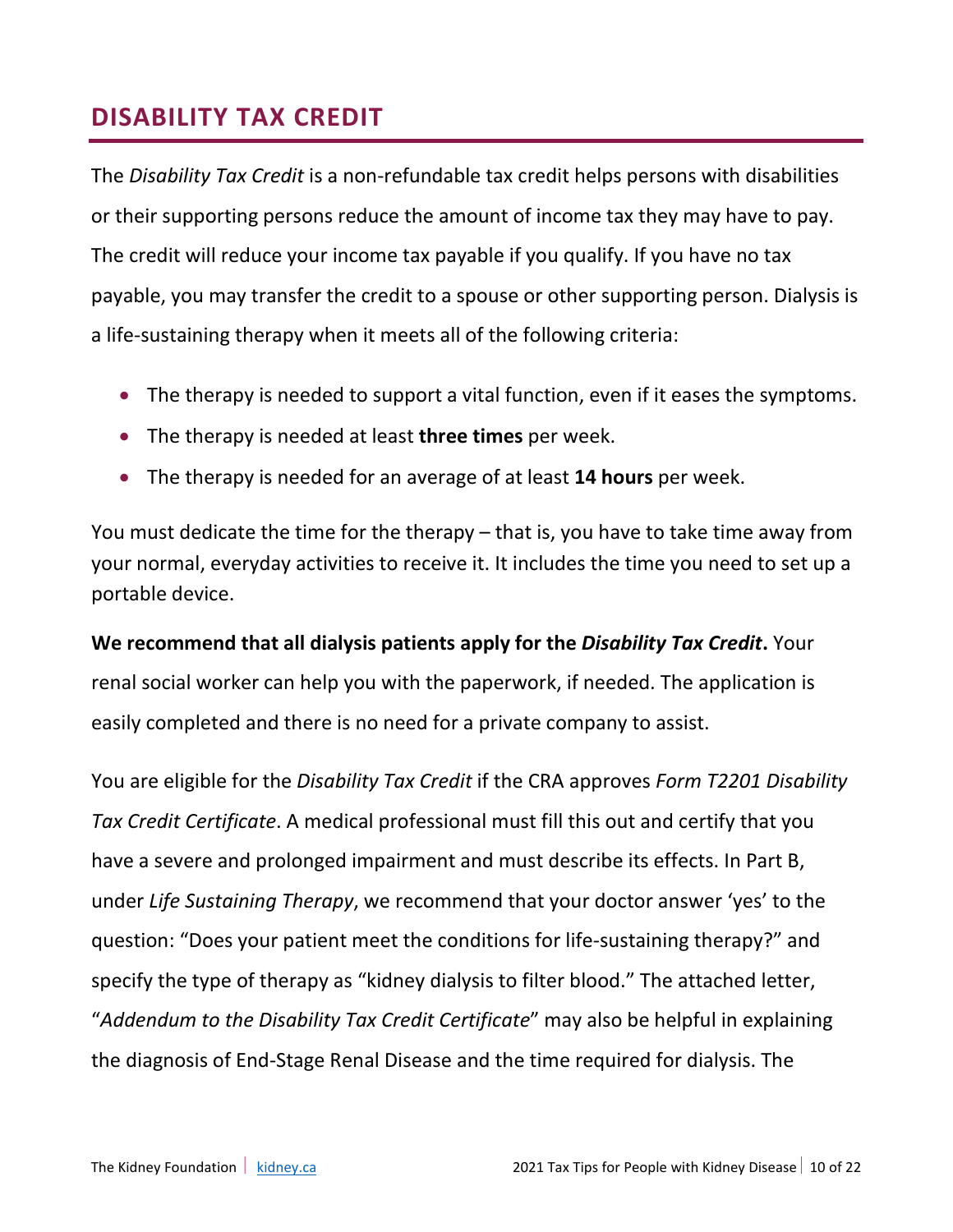application for the *T2201 Disability Tax Credit Certificate* is available on the Government of Canada's [T2201 Disability Tax Credit Certificate](https://www.canada.ca/en/revenue-agency/services/forms-publications/forms/t2201.html) page.

**Registered Disability Savings Plan (RDSP)**

The RDSP is a federal government program that encourages people with disabilities to save in order to become more financially secure. It is similar to paying into a private pension plan and the government matches personal contributions up to a certain amount. Canadian residents under the age of 60 who qualify for the Disability Tax Credit may be eligible to open an RDSP for their child if they meet certain criteria. For more information, visit the Government of Canada's [Registered](https://www.canada.ca/en/revenue-agency/services/tax/individuals/topics/registered-disability-savings-plan-rdsp/opening-rdsp.html)  [Disability Savings Plan](https://www.canada.ca/en/revenue-agency/services/tax/individuals/topics/registered-disability-savings-plan-rdsp/opening-rdsp.html) page.

The maximum federal disability amount for 2021 is **\$8,662** for those over the age of 18, and **\$5,053** for persons under 18 years old. (Source: Government of Canada's [Disability Tax Credit](https://www.canada.ca/en/revenue-agency/services/tax/individuals/segments/tax-credits-deductions-persons-disabilities/disability-tax-credit.html) page)

# **ADDITIONAL TAX ASSISTANCE MEASURES**

Information on additional COVID-19 amounts for which you may be eligible, including the Canada Recovery Caregiving Benefit (CRCB), Canada Worker Lockdown Benefit (CWLB), and the Canada Recovery Sickness Benefit (CRSB), can be found on the Government of Canada['s Changes to Taxes and Benefits](https://www.canada.ca/en/revenue-agency/campaigns/covid-19-update.html) page.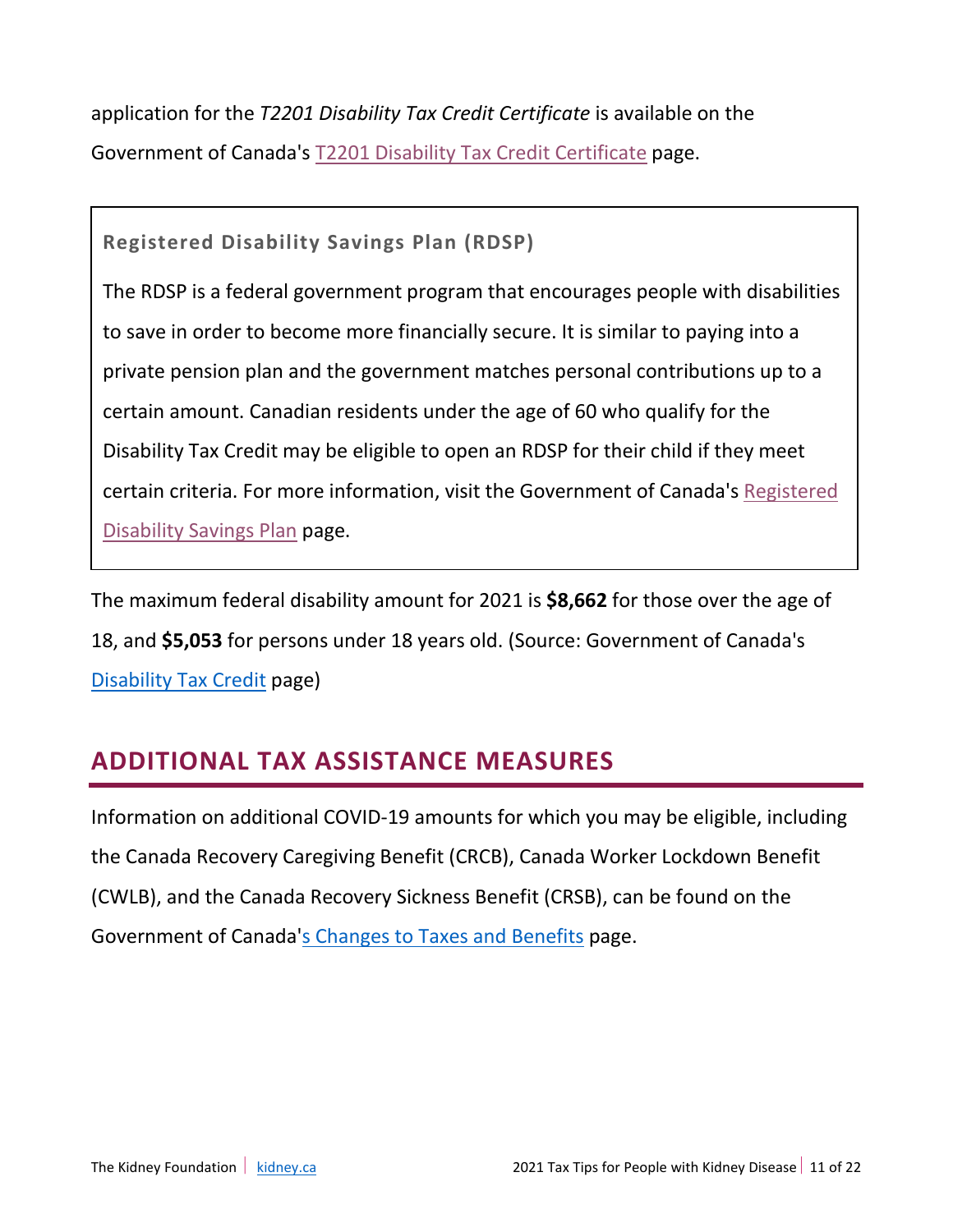# **CANADA CAREGIVER CREDIT (CCC)**

You may be able to claim the CCC for one or more of the following individuals if they depend on you for support because of a physical or mental impairment:

- your (or your spouse's or common-law partner's) child or grandchild
- your (or your spouse's or common-law partner's) parent, grandparent, brother, sister, uncle, aunt, niece, or nephew (if they resided in Canada at any time in the year)

An individual is considered to depend on you for support if they rely on you to regularly and consistently provide them with some or all of the basic necessities of life, such as food, shelter and clothing

The amount you can claim depends on your relationship to the person for whom you are claiming the CCC, your circumstances, the person's net income, and whether other credits are being claimed for that person.

- For your spouse or common-law partner, you may be entitled to claim an amount of \$2,295 in the calculation of line 30300. You could also claim an amount up to a maximum of \$7,348 on line 30425.
- For an eligible dependant 18 years of age or older (who is a person you are eligible to make a claim for on line 30400), you may be entitled to claim an amount of \$2,295 in the calculation of line 30400. You could also claim an amount up to a maximum of \$7,348 on line 30425.
- For an eligible dependant under 18 years of age at the end of the year (who is a person you are eligible to make a claim for on line 30400), you may be entitled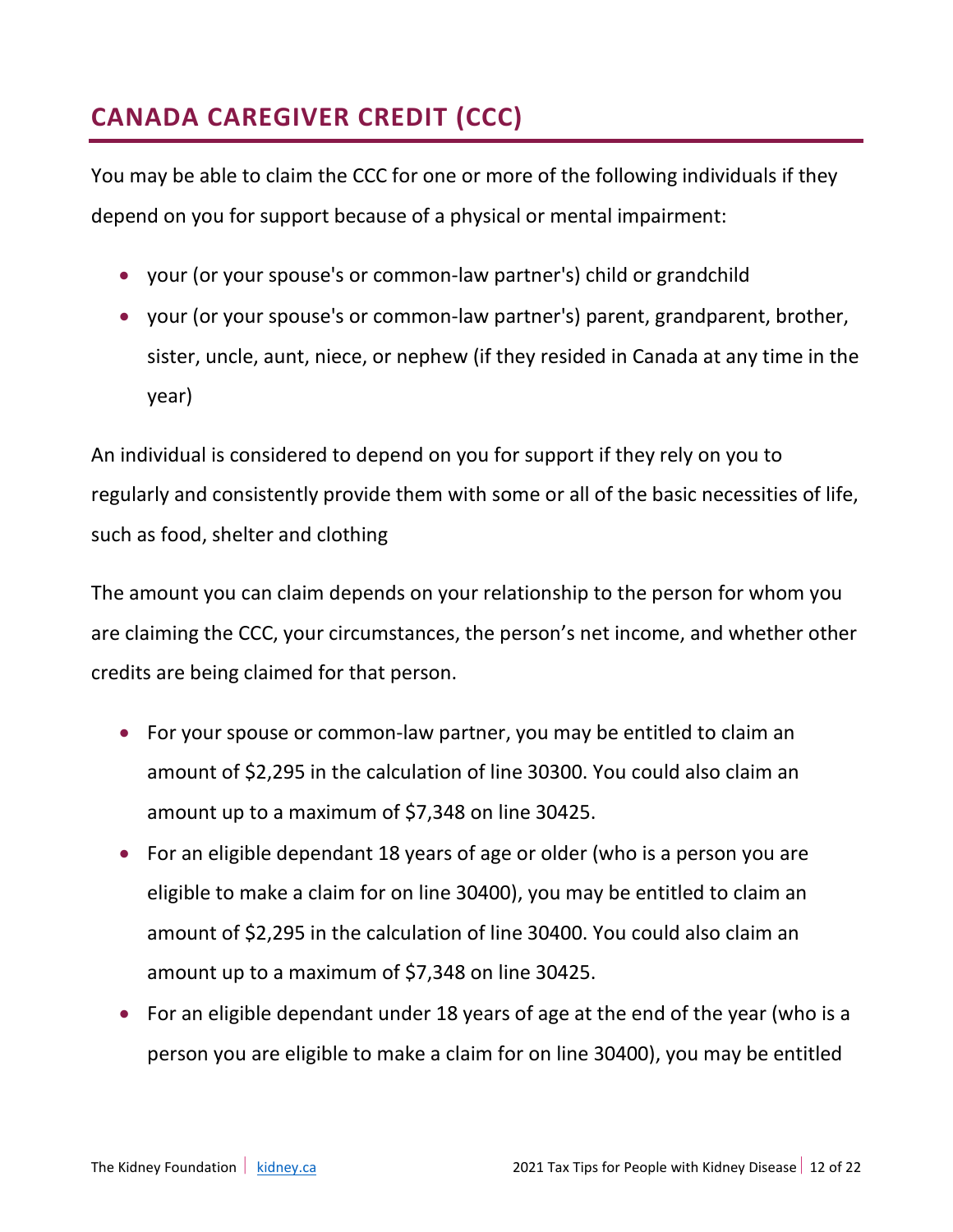to claim an amount of \$2,295 in the calculation of line 30400 or on line 30500 for your child.

- For each of your or your spouse's or common-law partner's children under 18 years of age at the end of the year, you may be entitled to claim an amount of \$2,295 on line 30500.
- For each dependant 18 years of age or older who is not your spouse or common-law partner or an eligible dependant for whom an amount is claimed on line 30300 or on line 30400, you may be entitled to claim an amount up to a maximum of \$7,348 on line 30450.

More information is available on the Government of Canada's [Canada Caregiver](https://www.canada.ca/en/revenue-agency/services/tax/individuals/topics/about-your-tax-return/tax-return/completing-a-tax-return/deductions-credits-expenses/canada-caregiver-amount.html)  [Credit](https://www.canada.ca/en/revenue-agency/services/tax/individuals/topics/about-your-tax-return/tax-return/completing-a-tax-return/deductions-credits-expenses/canada-caregiver-amount.html) page.

## **REFUNDABLE MEDICAL EXPENSE SUPPLEMENT**

You can claim a refundable credit if all of the following apply:

- you have an amount on line 21500 or line 33200 of your return
- you were resident in Canada throughout 2021
- you were 18 years of age or older at the end of 2021
- your adjusted family net income is less than \$54,146

In addition, the total of the following two amounts is \$3,751 or more:

• your employment income from line 10100 and line 10400 of your return (other than amounts received from a wage-loss replacement plan) minus the amounts from lines 20700, 21200, 22900, and 23100 of your return (if the result is negative, consider it as "0")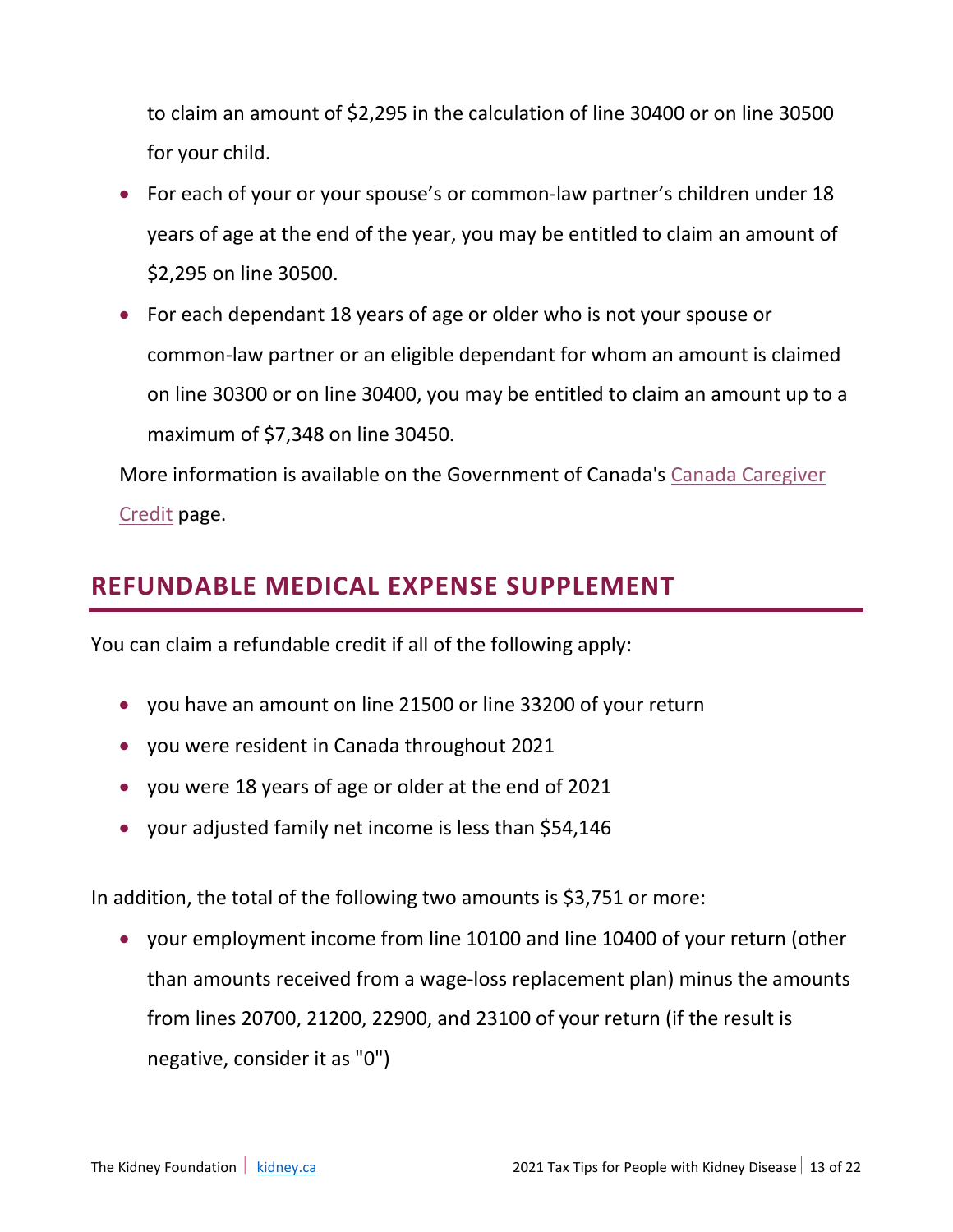• your net self-employment income (not including losses) from lines 13500, 13700, 13900, 14100, and 14300 of your return

Complete the chart for line 45200 using the Federal Worksheet to calculate your claim. You can claim this supplement for the same medical expenses that you claimed on line 21500 and line 33200 of your return.

More information is available on the Government of Canada's [Refundable Medical](https://www.canada.ca/en/revenue-agency/services/tax/individuals/topics/about-your-tax-return/tax-return/completing-a-tax-return/deductions-credits-expenses/line-45200-refundable-medical-expense-supplement.html)  [Expense Supplement](https://www.canada.ca/en/revenue-agency/services/tax/individuals/topics/about-your-tax-return/tax-return/completing-a-tax-return/deductions-credits-expenses/line-45200-refundable-medical-expense-supplement.html) page.

## **DISABILITY SUPPORTS DEDUCTION**

If you have a physical or mental impairment, you can claim a disability supports deduction if you paid expenses that no one has claimed as a medical expense, and you paid them so that you could:

- Work
- Go to school
- Do research for which you received a grant

More information is available on the Government of Canada's [Disability Supports](https://www.canada.ca/en/revenue-agency/services/tax/individuals/topics/about-your-tax-return/tax-return/completing-a-tax-return/deductions-credits-expenses/line-21500-disability-supports-deduction.html)  [Deduction](https://www.canada.ca/en/revenue-agency/services/tax/individuals/topics/about-your-tax-return/tax-return/completing-a-tax-return/deductions-credits-expenses/line-21500-disability-supports-deduction.html) page.

## **FEDERAL EXCISE GASOLINE TAX REFUND PROGRAM**

You may qualify to have a portion of the federal excise tax on gasoline refunded to you if you have a letter from a medical professional certifying that you have a permanent mobility impairment and cannot safely use public transportation. More information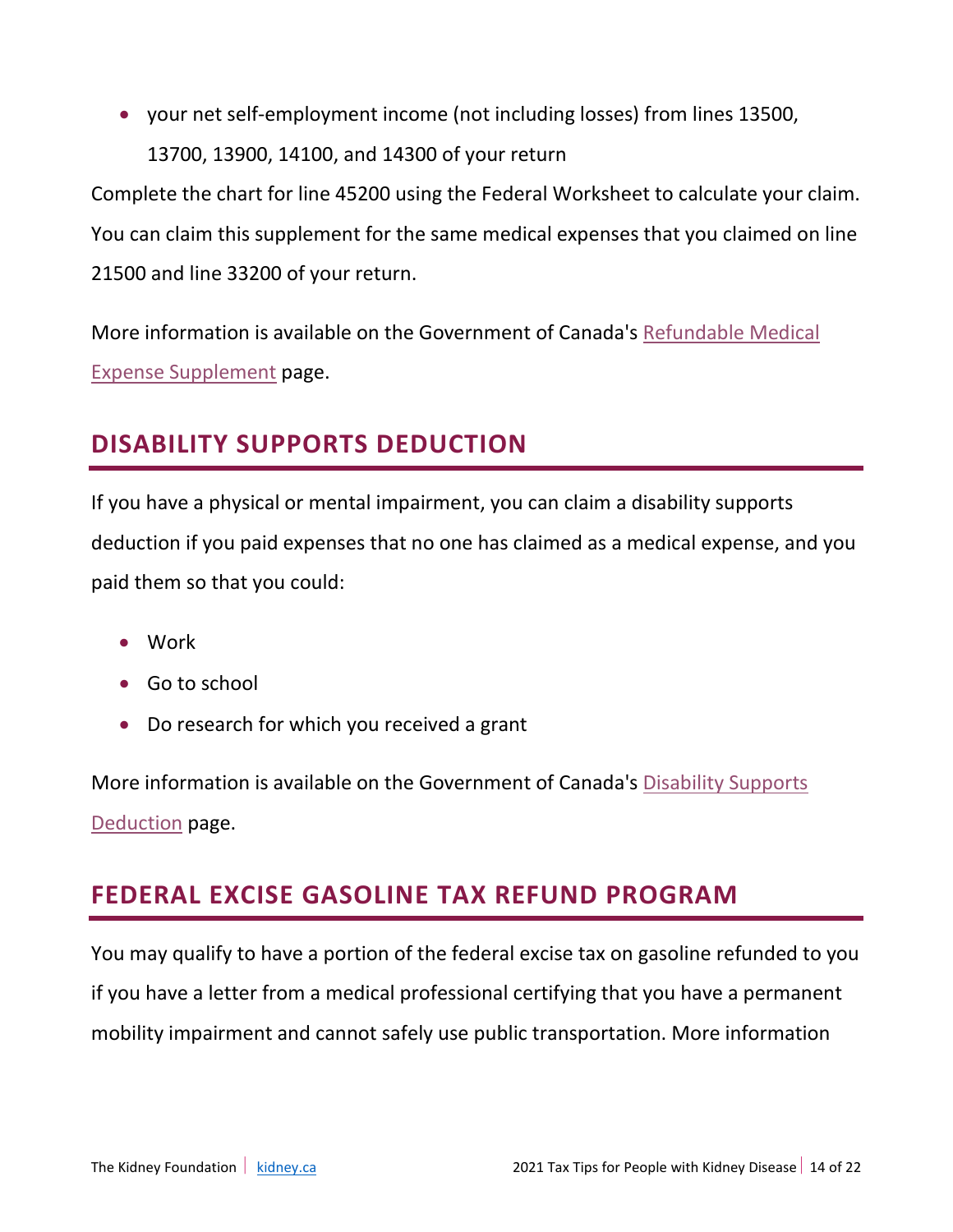and the application form are available on the Government of Canada's [Excise Gasoline](https://www.canada.ca/en/revenue-agency/services/tax/individuals/segments/tax-credits-deductions-persons-disabilities/excise-gasoline-tax-refund.html)  [Tax Refund](https://www.canada.ca/en/revenue-agency/services/tax/individuals/segments/tax-credits-deductions-persons-disabilities/excise-gasoline-tax-refund.html) page.

## **HOME ACCESSIBILITY TAX CREDIT**

You may be able to claim a home accessibility tax credit to help with the cost of making your home accessible, if you or your dependant are eligible for the Disability Tax Credit at any time during the year, or are 65 years or older at the end of **2021**.

To claim home accessibility expenses complete line 31285 for Home accessibility expenses on the [Federal Worksheet,](https://www.canada.ca/en/revenue-agency/services/forms-publications/tax-packages-years/general-income-tax-benefit-package/5000-d1.html) and enter the amount from line 4 of your worksheet on line 31285 of your return.

A maximum of \$10,000 per year in eligible expenses can be claimed for a qualifying individual. When there is more than one qualifying individual for an eligible dwelling, the total eligible expenses cannot be more than \$10,000 for the dwelling. The claim can be split between the qualifying individual and the eligible individual(s) for the qualifying individual. If the claimants cannot agree on what amount each person can claim, the CRA will determine the amounts.

Visit the Government of Canada's [Home Accessibility Expenses](https://www.canada.ca/en/revenue-agency/services/tax/individuals/topics/about-your-tax-return/tax-return/completing-a-tax-return/deductions-credits-expenses/line-31285-home-accessibility-expenses.html) page for more information.

### **HOME BUYERS' PLAN**

This plan allows you to withdraw up to \$35,000 in a calendar year from your RRSPs to buy or build a qualifying home for yourself or for a related person with a disability. For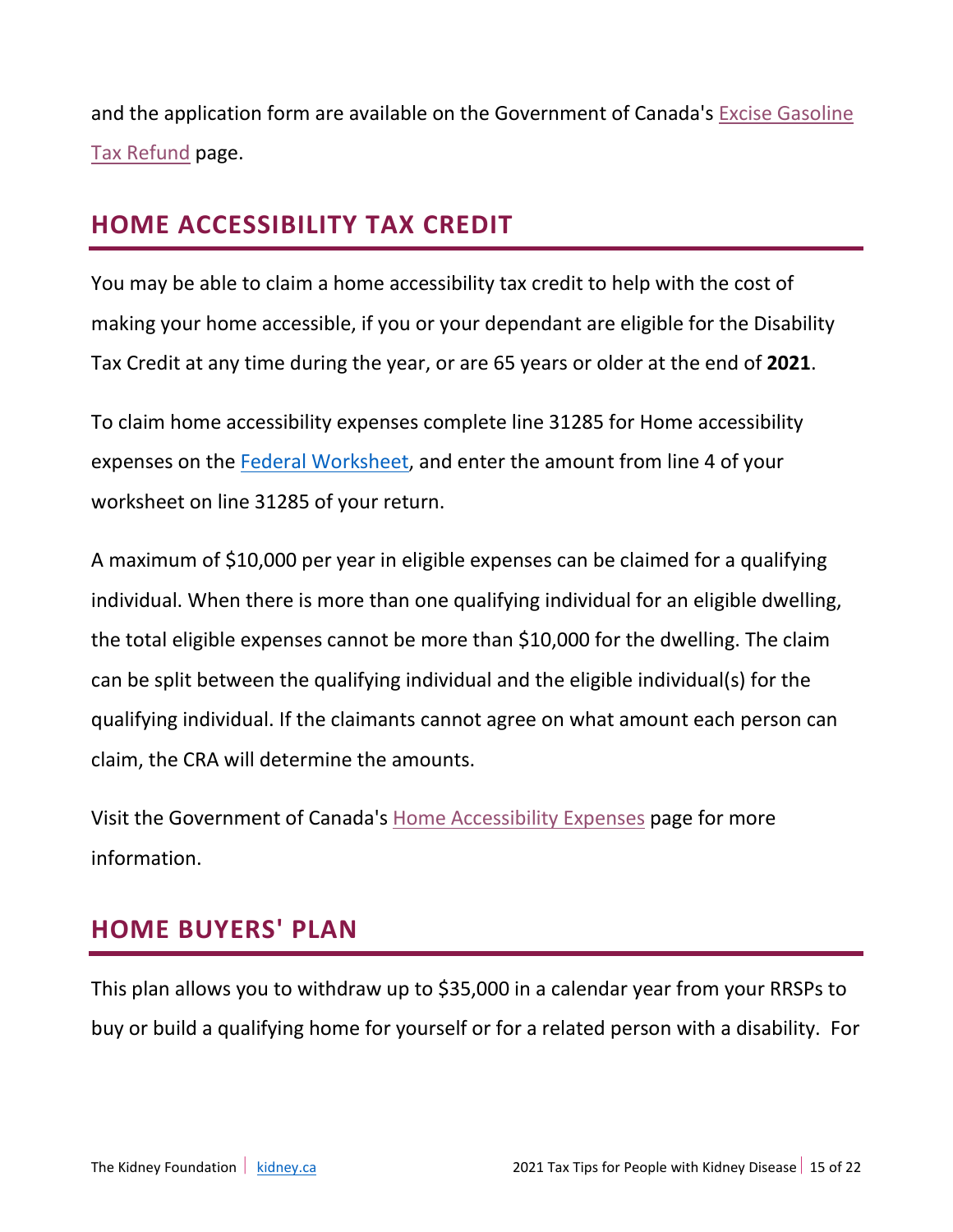more information, visit the Government of Canada's [How to Participate in the Home](https://www.canada.ca/en/revenue-agency/services/tax/individuals/topics/rrsps-related-plans/what-home-buyers-plan/participate-home-buyers-plan.html)  [Buyers' Plan](https://www.canada.ca/en/revenue-agency/services/tax/individuals/topics/rrsps-related-plans/what-home-buyers-plan/participate-home-buyers-plan.html) page.

## **CHILD DISABILITY BENEFIT**

The Child Disability Benefit is a tax-free payment of up to \$2,914 (\$242.91 per month) per year made to families who care for a child under age 18 who is eligible for the Disability Tax Credit. It's paid monthly with the Canada Child Benefit. For more information, visit the Government of Canada's [Child Disability Benefit](https://www.canada.ca/en/revenue-agency/services/child-family-benefits/child-disability-benefit.html) page.

## **CANADA WORKERS BENEFIT**

The Canada Workers Benefit is a refundable tax credit to help individuals and families who are working and earning a low income. The CWB has two parts: a basic amount and a disability supplement, and it applies Canadian residents over 19 years of age who earn a working income.

More information is available on the Government of Canada's [Canada Workers Benefit](https://www.canada.ca/en/revenue-agency/services/child-family-benefits/canada-workers-benefit.html) page.

## **VOLUNTEER TAX PREPARATION CLINICS**

Volunteers trained by the CRA are available to help you complete your return. The program is designed to help low-income people with simple tax situations. To find a tax preparation clinic in your area go to the Government of Canada's [Free Tax Clinics](https://www.canada.ca/en/revenue-agency/services/tax/individuals/community-volunteer-income-tax-program.html) page.

Remember to bring your tax information slips and receipts. You can get your current year and prior year old age security (OAS), employment insurance (EI) and Canada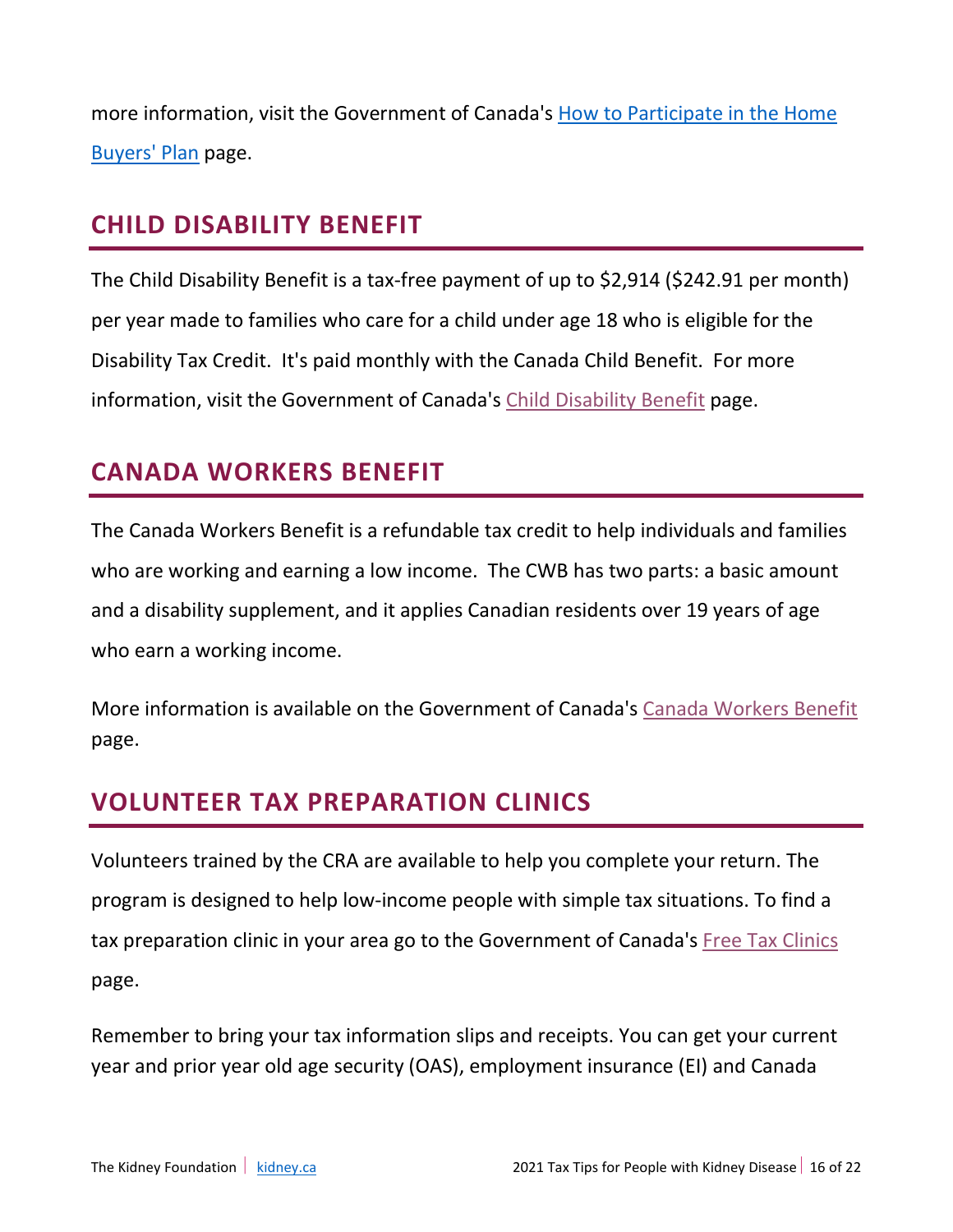pension plan (CPP) tax slips electronically by signing in to your [My Service Canada](https://www.canada.ca/en/employment-social-development/services/my-account.html) account.

### **CRA GUIDES**

Download Canada Revenue Agency guides:

**[Medical Expenses 2021](https://www.canada.ca/en/revenue-agency/services/forms-publications/publications/rc4065/medical-expenses.html)**

**[Disability-Related Information 2021](https://www.canada.ca/en/revenue-agency/services/forms-publications/publications/rc4064/disability-related-information.html)**

For more support filing your tax return, check the [CRA website](https://www.canada.ca/en/revenue-agency.html) or call:

- Individual income tax enquiries: **1.800.959.8281**
- T.I.P.S. (Tax Information Phone Service): 1.800.267.6999 (automated)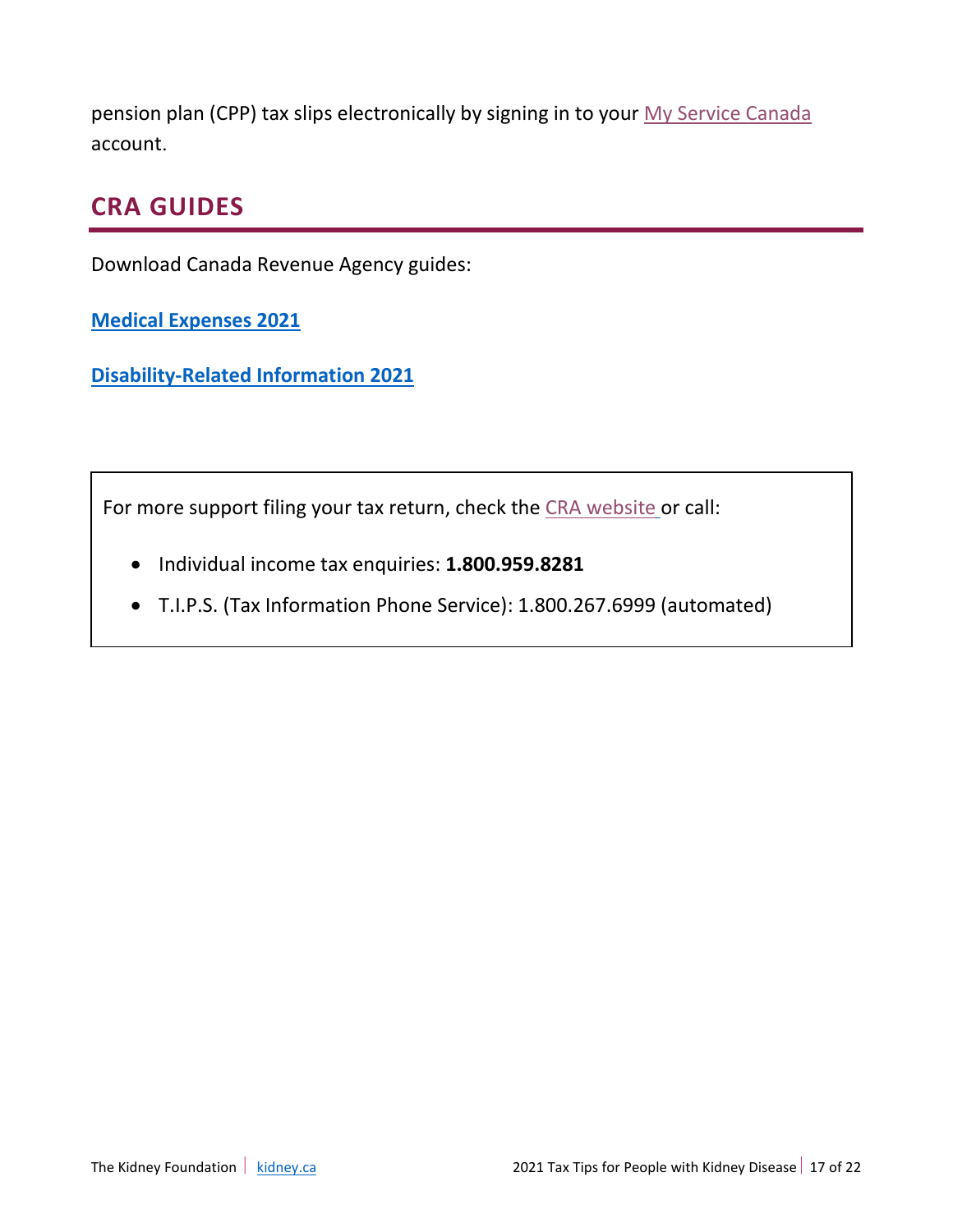**SAMPLE LETTER: TRIPS TO HOSPITAL**

Date:

To Whom It May Concern:

| Mr./Mrs./Ms.                        | is a dialysis/transplant patient at | (Hospital Name) in                         |
|-------------------------------------|-------------------------------------|--------------------------------------------|
| (Town/City Name). This patient made |                                     | ( <i>number of</i> ) trips to the hospital |
| during the year. Mr./Mrs./Ms.       | travels                             | ( <i>number of</i> ) kilometres, one way   |
| from home to the hospital.          |                                     |                                            |

Yours Sincerely,

 $Dr.$ 

Director of Nephrology Program

Or

Administrator, Nephrology Program

\_\_\_\_\_\_\_\_\_\_\_\_\_\_\_\_\_\_\_\_\_\_\_\_\_\_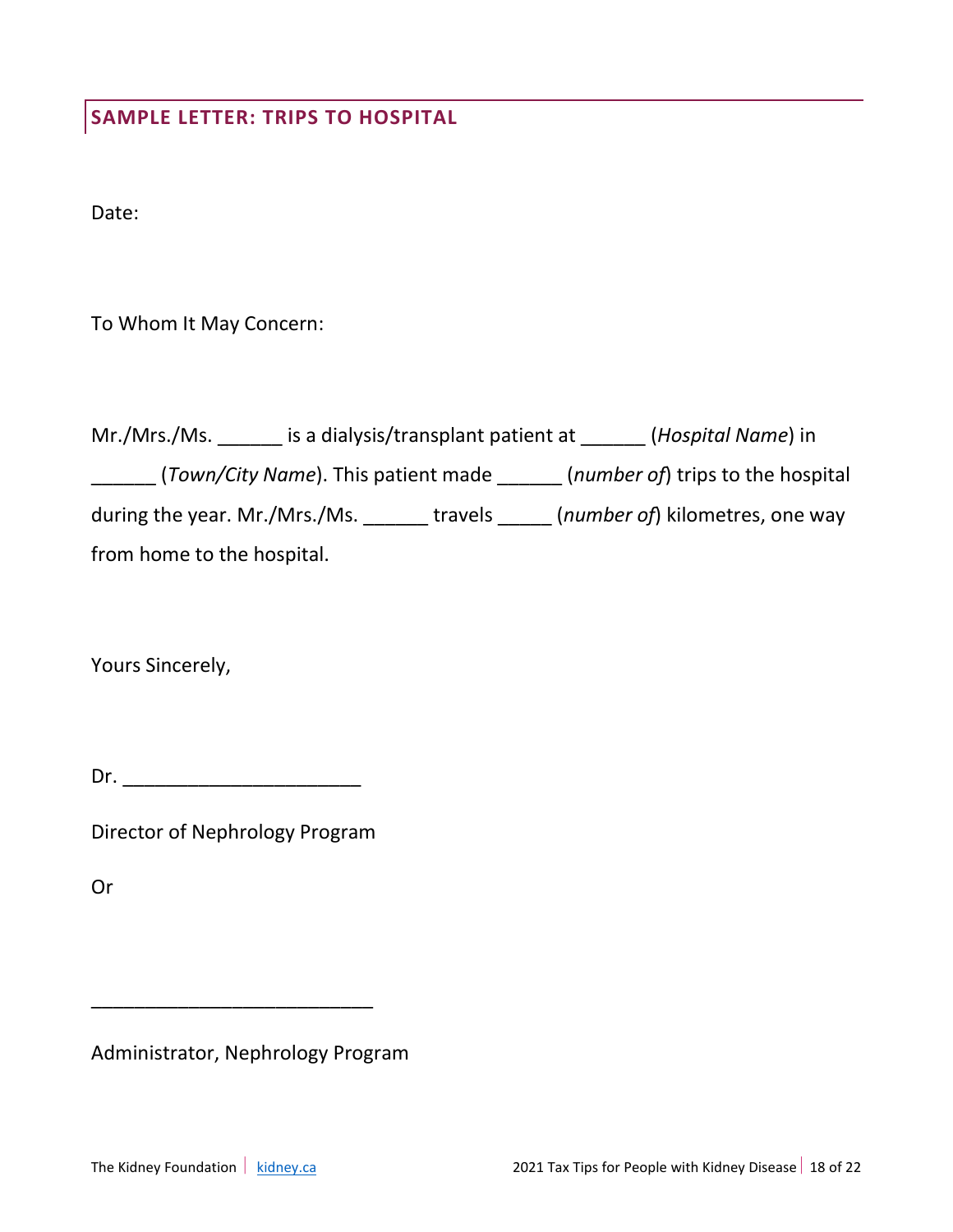#### **CERTIFICATION OF THE INSTALLATION OF A KIDNEY DIALYSIS MACHINE**

Date:

Name of Hospital:

Address of Hospital:

This is to certify that the following were the minimum essential changes required to the home of \_\_\_\_\_\_\_\_\_\_\_\_\_\_\_\_\_\_\_\_\_\_\_\_\_\_ (*name of patient*) at \_\_\_\_\_\_\_\_\_\_\_\_\_\_\_\_\_\_\_\_ (*address*) in order to enable the hospital staff to install an artificial kidney machine. The machine is maintained and supervised by this hospital and is under the direct control of the undersigned.

Brief description of changes or improvements required:

Alterations to the building:

Improvements to the electrical system:

Improvements to the plumbing system:

\_\_\_\_\_\_\_\_\_\_\_\_\_\_\_\_\_\_\_\_\_\_\_\_\_\_\_\_

Director of Dialysis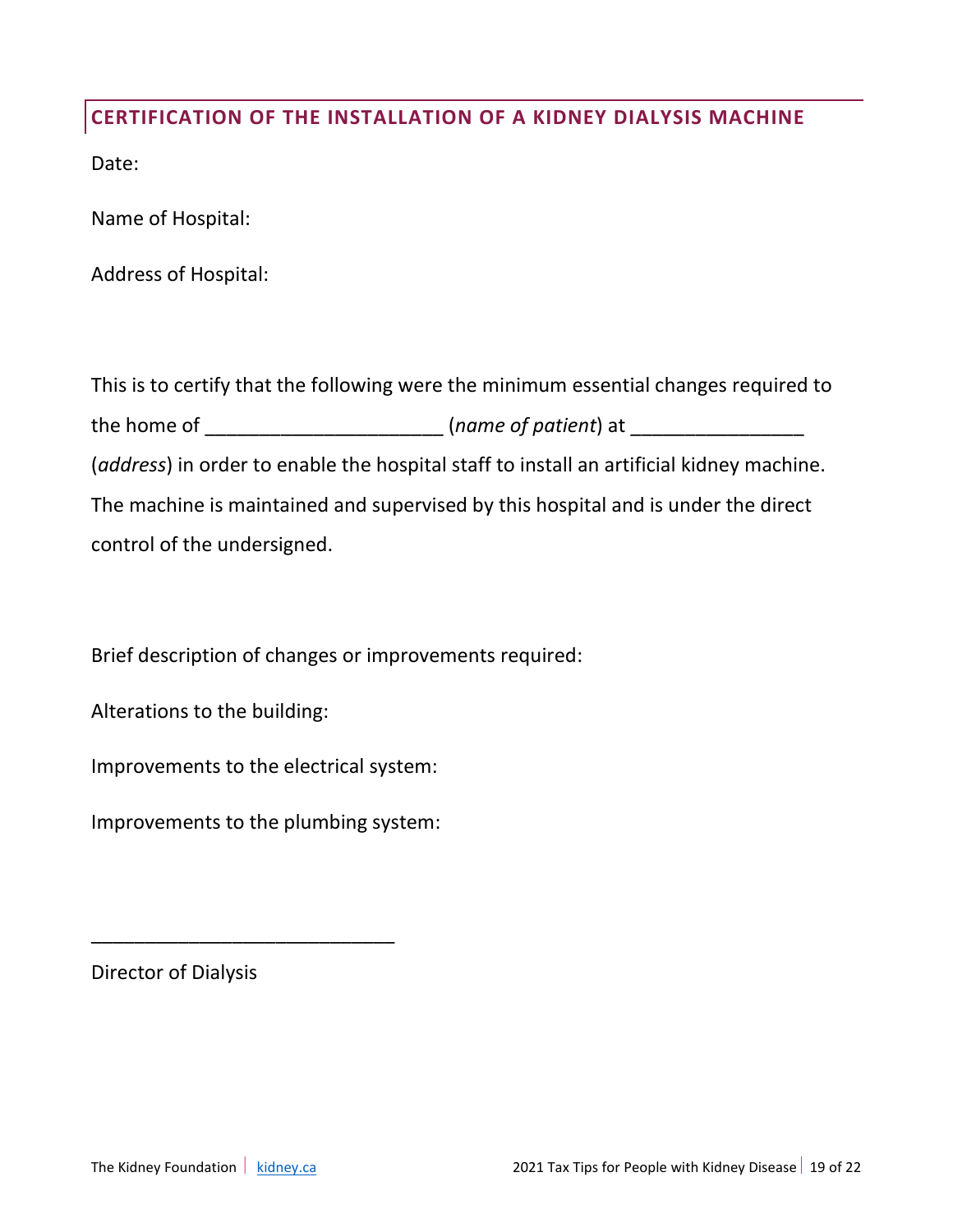### **ADDENDUM TO THE DISABILITY TAX CREDIT CERTIFICATE**

For Patient: **Example 20** 

To: Canada Revenue Agency

I am writing in support of this patient's application for the Disability Tax Credit. This patient has End-Stage Renal Disease and requires kidney dialysis as a life-sustaining therapy.

| This patient is a: (check one) | $\Box$ hemodialysis patient |
|--------------------------------|-----------------------------|
|--------------------------------|-----------------------------|

### **peritoneal dialysis patient**

*Hemodialysis* requires that patients are attached to a dialysis machine in order to cleanse the blood of toxins. This involves attending a dialysis unit three time per week, fifty-two weeks per year. On average, patients will spend 5 hours at the unit each time. Some patients may perform hemodialysis at home, with an equivalent or greater time commitment.

*Peritoneal Dialysis (PD)* requires patients to have dialysis fluid in their peritoneal cavity so that the blood is constantly cleaned.

There are two types of *peritoneal dialysis*:

#### **Continuous ambulatory (CAPD)**

- Patient infuses 2-3 litres of dialysis fluid in their peritoneal cavity
- Exchange of fluid is done manually 4-6 times per day, seven days per week
- Each exchange takes approximately 30-45 minutes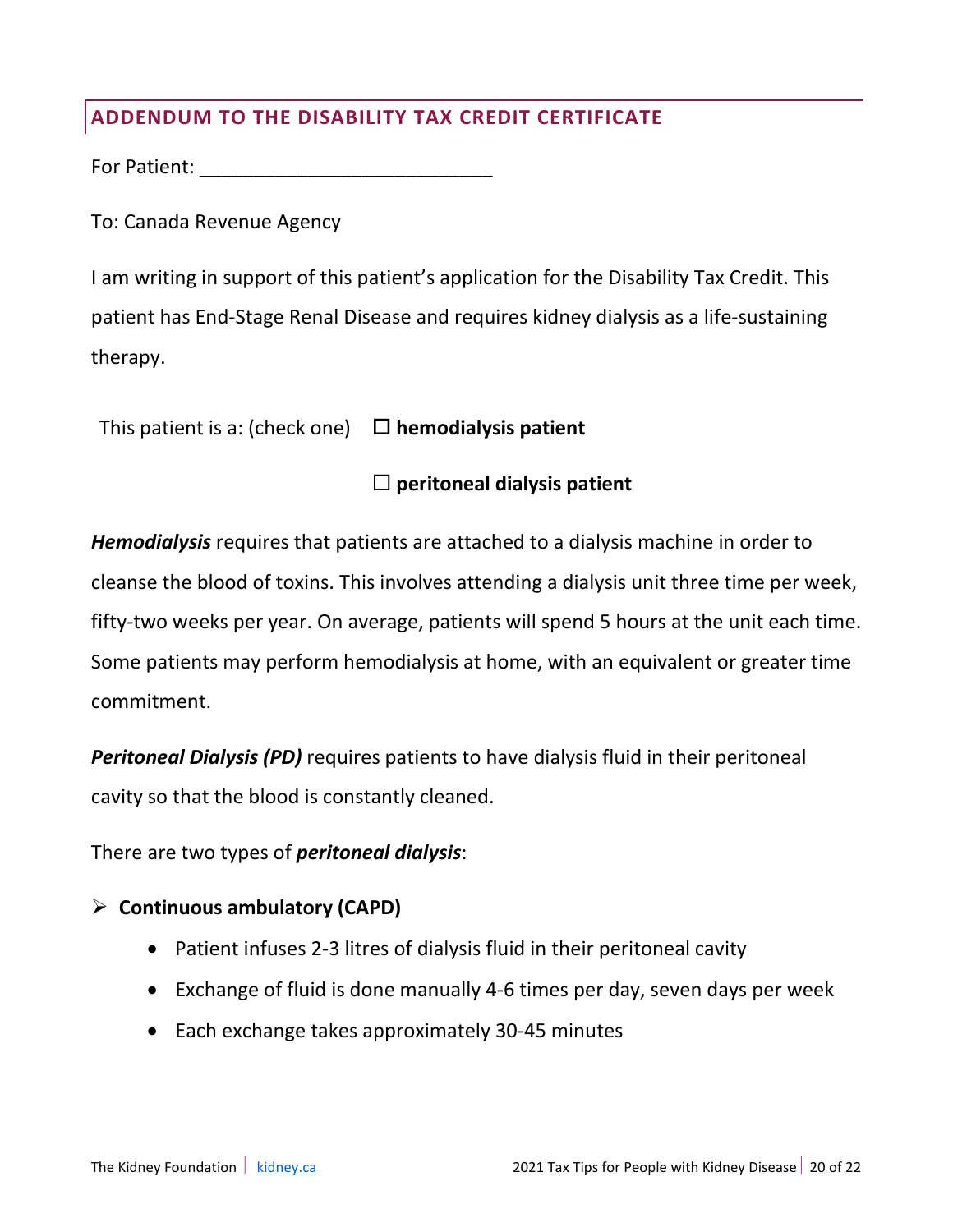### **Automated or Continuous Cycler (APD or CCPD)**

- Patient is connected to an automatic cycler that performs the fluid exchanges while they sleep
- 2-3 litres of fluid are left in the peritoneal cavity during the day and then drained prior to connecting to the cycler again for the night
- The patient is attached to the cycler machine every night for 8-10 hours
- Some people are required to do additional manual exchanges during the day

#### **All PD patients must follow a strict daily procedure**:

- Take and record their temperature
- Weigh themselves and record their weight
- Take and record their blood pressure, both lying down and standing up
- Consider the results of the above and choose the appropriate strength of dialysis solution, referred to as dialysate
- Warm the bag of dialysate prior to infusion
- Prepare a sterile area to lay out the equipment required
- Wait 30-45 minutes for the dialysate to infuse and drain
- Dispose of "used" dialysate and disinfect surrounding area

In addition:

- Patients must assess and clean the abdominal catheter site (daily)
- A certain percentage of patients require additional time to prepare and inject medication (e.g. antibiotic, heparin, insulin) into the dialysate prior to infusion

In summary, dialysis treatment of any type is a life-sustaining therapy that requires a large investment of time.